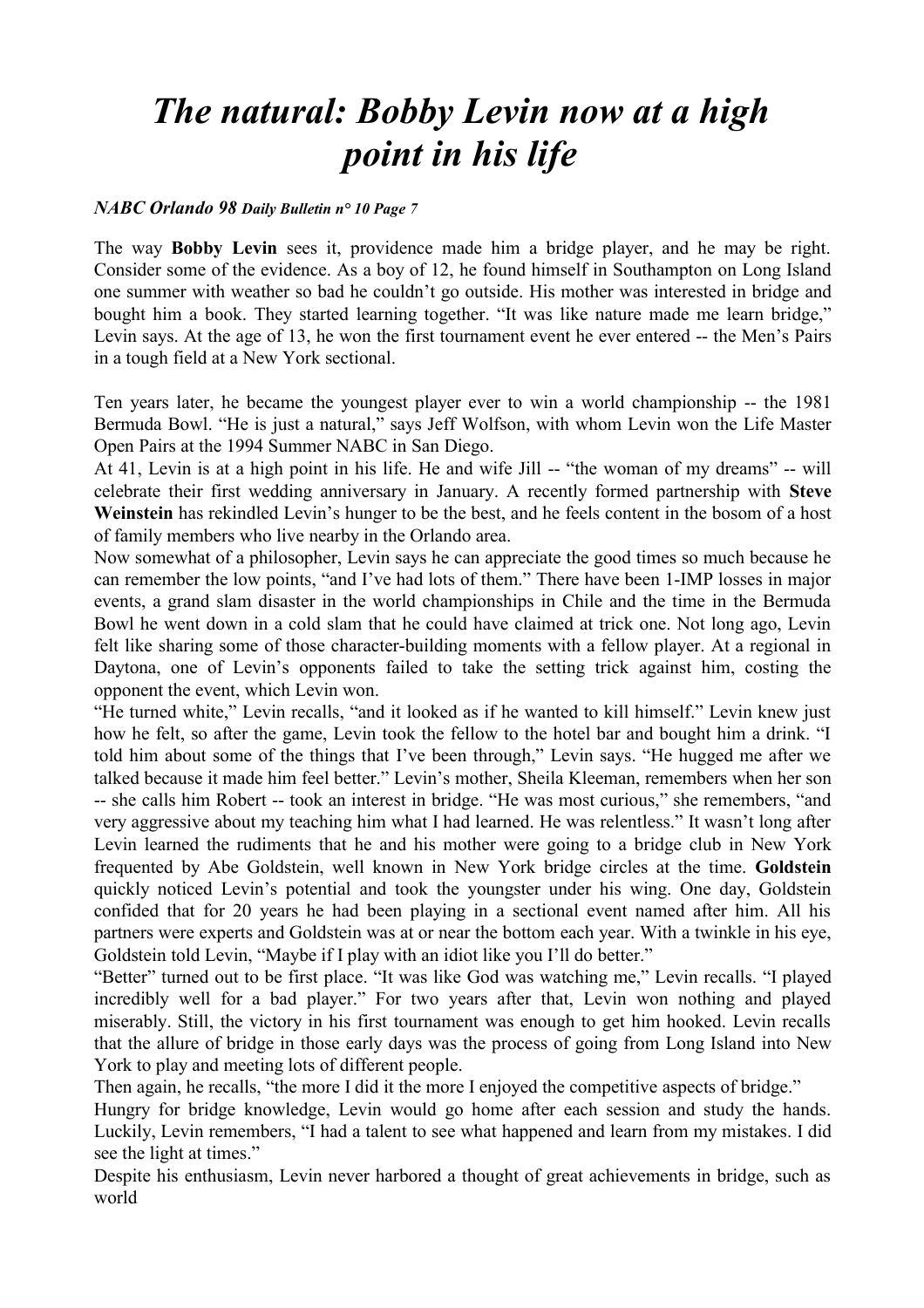championships or a career in bridge. "I was just having fun and enjoying the mental stimulation."

When Levin was 15, the family moved to Miami. Levin's parents had divorced and the family – including Levin's brothers, Charles, Fred and Michael -- wanted a new start. Not long after arriving in Florida, Levin became a Life Master at the age of 15 years and four months, the youngest at the time to earn his gold card. Today, he is Grand Life Master with nearly 20,000 masterpoints.

Once in Miami, Levin gravitated to Will Simon's bridge club on 41st Street, where he met two players - - Billy Seamon and Russ Arnold -- who had a profound influence on his bridge career. "They taught me a lot about bridge," Levin says. "Billy was a great player -- very disciplined. He was also a great guy with a terrific sense of humor."

By the age of 17, Levin was playing professionally on teams with Arnold, sponsored by Bud Reinhold. After a year at Miami-Dade Community College, Levin entered the University of Florida in a pre-law curriculum, playing bridge professionally on weekends to earn extra money.

His first North American championship came at the 1978 Spring NABC in Houston, where he and **Mike Passell** won the Open Pairs. Levin had played most of the tournament with his good friend Ron Smith (San Francisco), but Smith told him playfully, "I'm tired of looking at you." Levin was 18 at the time.

The following year, the bridge world took notice of Levin at the Fall NABC in Cincinnati. He and Smith won the Blue Ribbon Pairs convincingly, then his team -- Reinhold, Arnold, Jeff Meckstroth and Eric Rodwell- tied for first in the Reisinger Board-a-Match Teams.

Since the Reisinger was a qualifying event for the team trials to determine ACBL's representative to the world championships, a playoff was necessary.

The two squads -- the opposition was **Ira Corn, Ira Rubin, Fred Hamilton, Bob Hamman and Bobby Wolff** -- settled in for a 12-board playoff in the wee hours of the morning. On one memorable deal, Levin jumped

into a strong club auction by **Hamman-Wolff** with a 2 Spade bid. The opening 1 Club bidder held A K Q 10 9 in spade behind Levin and, naturally, doubled. The five trump tricks were all the defenders took, however, as Levin scored it up for a win. The Reinhold team lost the playoff in Cincinnati, but the team went to Fresno CA the following spring and won the Vanderbilt Knockout Teams, qualifying for the team trials. The squad easily won the right later that year to represent the U.S. in the 1981 Bermuda Bowl in Port Chester NY. The team added John Solodar and defeated Pakistan for the championship. While the Bermuda Bowl was going on, one of the most interested observers in the New York area was Goldstein, Levin's first mentor, who was hospitalized with terminal cancer. "Every day," recalls Levin's mother, "Abe wanted to know everything that was going on." The day that the Reinhold team was crowned as Bermuda Bowl champions, Kleeman arranged for Goldstein to be taken to the host hotel. Goldstein was wheeled into the ballroom during the victory celebration. Among the players who spoke to him was **Zia Mahmood**, a member of the losing Pakistani team. Said Zia to Goldstein: "I wish you had been *my* teacher." The day after he won the Bermuda Bowl, Levin returned to the law office run by Janet Reno (now U.S. Attorney) in Miami. He was employed there as part of a work-study project. Levin recalls the pivotal moment in that part of his career: "This woman handed me a big pile of subpoenas that I was supposed to serve in Liberty City -- a really bad part of town. I said to myself, 'This isn't for me. I like the other life better.' " Within a couple of weeks, Levin had gone to work for Reinhold, who had a fiberglass factory in Hialeah. Levin did everything from cost studies to sales, playingbridge on weekends "for real money."

Another major turning point in his life occurred during the World Bridge Championships in Biarritz, France. "It rained for 17 days," Levin recalls, "and I was sick as a dog. One day I walked into a restroom, coughing my head off, and there was **Ron Rubin**. He said, 'When are you going to come to work in the options business?' " Three months later, Levin was in Chicago, taken in by Wolfson, who offered Levin a place to stay while he got settled. Wolfson also helped Levin learn options trading. "He was like a brother to me," Levin says. "He was there for me in every possible